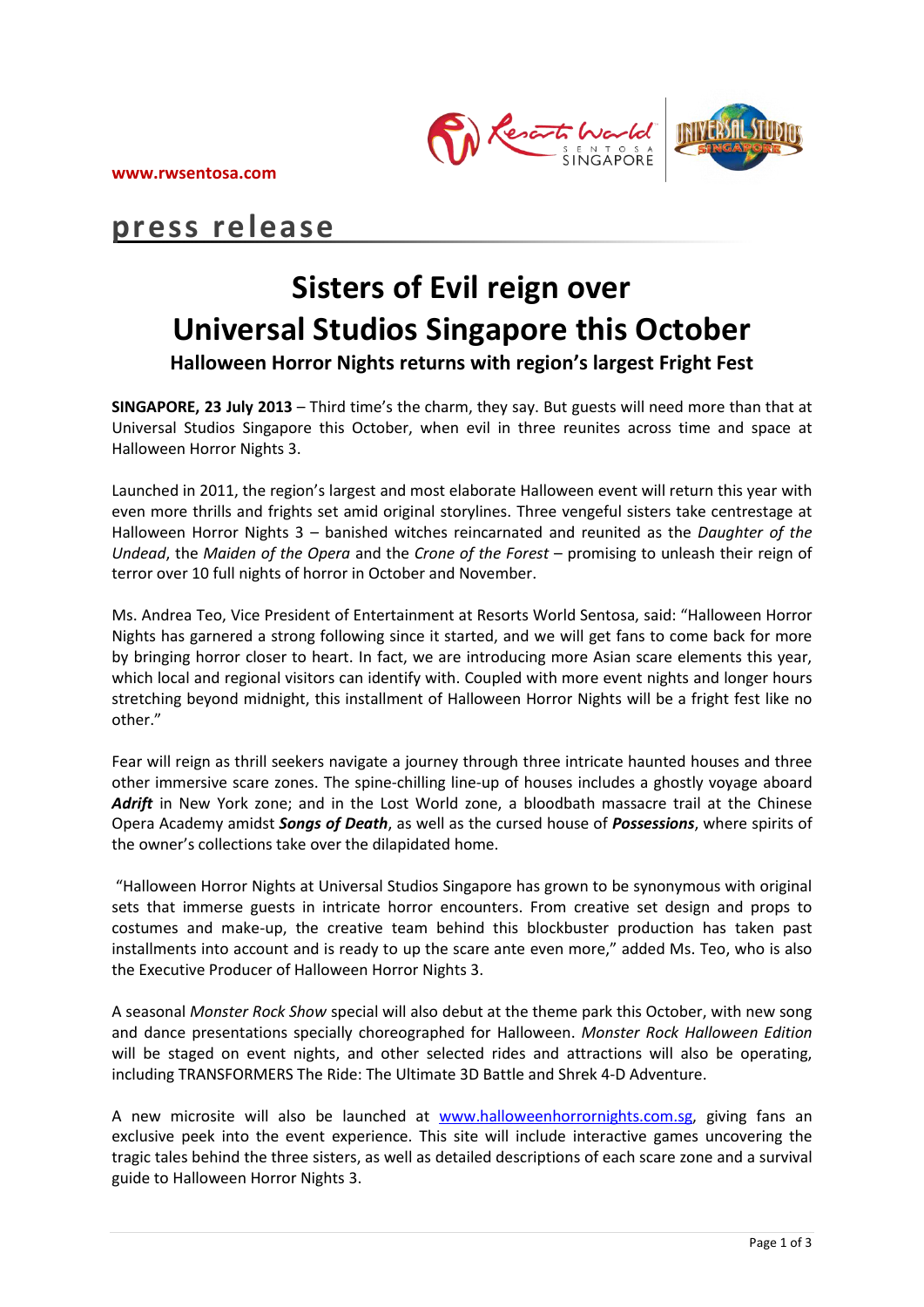Halloween Horror Nights 3 runs for 10 nights over four weekends, from 11 – 12 October, 18 – 19 October, 25 – 26 October and 31 October to 3 November 2013, from 7pm to 1am each evening. The theme park will close earlier on event nights at 5.30pm during this period.

Early-bird special tickets, priced at S\$60 (usual price S\$68), will be available from 1 August onwards. To enhance the experience of the scare fest, guests can choose to skip the lines with the premiere experience of a R.I.P Tour, escorted by a personal guide. The limited R.I.P Tour packages are available at S\$198, on a first-come-first-served basis.

A special *Frequent Fear Season Pass* will also be introduced. Pass holders can revisit the event as many times as they like, on six of the 10 event nights (except 25, 26 Oct and 1, 2 Nov) at a price of S\$118. Special pricing is also available for Resorts World Sentosa hotel guests, corporate and bulk purchases, Universal Studios Singapore Annual Pass holders and daytime theme park guests. RWS INVITES members enjoy an exclusive ticket price of S\$54, as well as a priority admission into the park.

Halloween Horror Nights is a separately ticketed event and is not included with regular day admission to the theme park. Daytime theme park guests who desire to visit Halloween Horror Nights 3 on the same evening as their visit may choose to upgrade their daytime admission tickets.

Halloween Horror Nights may be too intense for young children and is not recommended for children below the age of 13. No costumes, masks or face painting are allowed. Due to the event's popularity, tickets are expected to sell out and should be purchased in advance.

For bookings and more information on the full range of packages, please log on to: [www.rwsentosa.com](http://www.rwsentosa.com/) or [www.halloweenhorrornights.com.sg,](http://www.halloweenhorrornights.com.sg/) and stay tuned to our social media platforms by liking us on Facebook at [www.fb.com/ResortsWorldatSentosa,](http://www.fb.com/ResortsWorldatSentosa) and follow @rwsentosa on Instagram for more threats and tricks as we countdown to Halloween Horror Nights 3.

 $-$  Fnd  $-$ 

### **ABOUT RESORTS WORLD SENTOSA**

Resorts World Sentosa (RWS), Singapore's first integrated resort is located on the resort island of Sentosa. Spanning 49 hectares, the resort opened in January 2010 and welcomed over 30 million visitors in its first two years of opening. RWS is home to the region's first-and-only Universal Studios theme park, the world's largest oceanarium – Marine Life Park, the Maritime Experiential Museum, a casino, luxurious accommodation in six unique hotels, the Resorts World Convention Centre, celebrity chef restaurants, a world-class spa as well as specialty retail outlets. The resort also offers entertainment and public attractions such as the Crane Dance and the Lake of Dreams. Resorts World Sentosa is wholly owned by Genting Singapore, a company of the Genting Group.

For more information, please visit [www.rwsentosa.com.](http://www.rwsentosa.com/)

#### **ABOUT UNIVERSAL PARK & RESORTS**

Universal Parks & Resorts (UPR), a unit of NBCUniversal, encompasses today's most relevant and popular entertainment experiences, creating emotional connections with guests around the world. Each year, millions of guests visit Universal theme parks to experience thrilling, world-famous attractions that use groundbreaking technology and cannot be found anywhere else. With three-time Academy Award winner Steven Spielberg as creative consultant, its theme parks are known for some of the most thrilling and technologically advanced "ride-the-movies" motion picture and television show-based attractions.